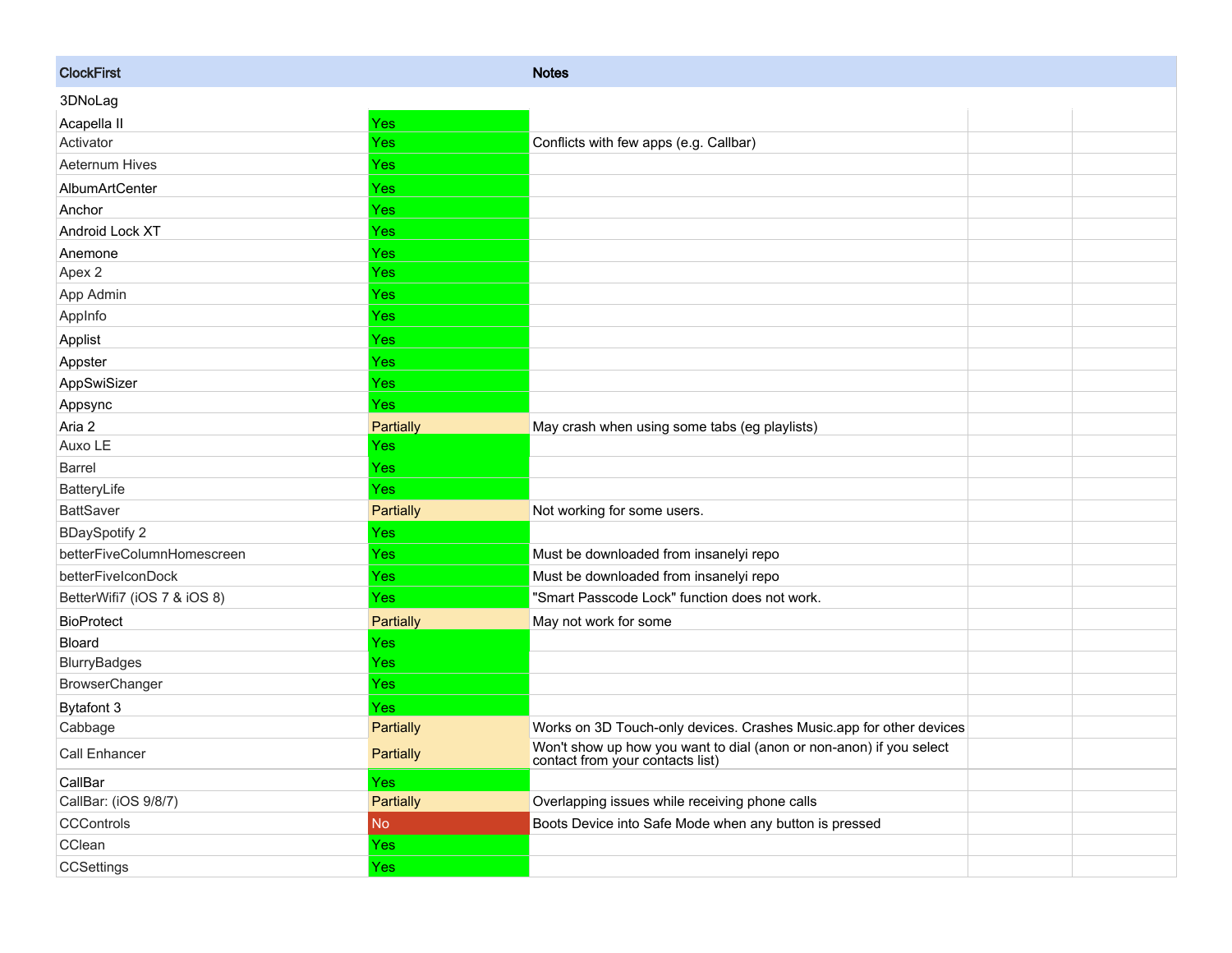| <b>ClockFirst</b>       |                | <b>Notes</b>                                                                                          |  |
|-------------------------|----------------|-------------------------------------------------------------------------------------------------------|--|
| 3DNoLag                 |                |                                                                                                       |  |
| ClassicDock Non-Themes  | Yes            |                                                                                                       |  |
| CleanLock               | <b>Yes</b>     |                                                                                                       |  |
| CleanSheets 2           | Yes            |                                                                                                       |  |
| ClearDock               | Yes            |                                                                                                       |  |
| Cloaky                  | <b>Yes</b>     |                                                                                                       |  |
| ColorBadges             | <b>Yes</b>     |                                                                                                       |  |
| ColorBanners            | Yes            |                                                                                                       |  |
| ColorBar                | <b>Yes</b>     |                                                                                                       |  |
| ColorFlow               | Partially      | Unlocking the device listening music make the music app to stop.<br>Buggy when the music gets paused. |  |
| Columba                 | Partially      | Crashes on quick reply                                                                                |  |
| Cou                     | Yes            |                                                                                                       |  |
| Couria                  | <b>Yes</b>     |                                                                                                       |  |
| CrashReporter           | <b>Yes</b>     |                                                                                                       |  |
| Curiosa                 | <b>Yes</b>     |                                                                                                       |  |
| CustomCover             | <b>Yes</b>     |                                                                                                       |  |
| Cydia Impactor          | <b>Yes</b>     |                                                                                                       |  |
| DailyPaper              | Yes            |                                                                                                       |  |
| DarkCC                  | <b>Yes</b>     |                                                                                                       |  |
| DetailedBatteryUsage    | <b>Yes</b>     |                                                                                                       |  |
| Disable Parallax Effect | <b>Yes</b>     |                                                                                                       |  |
| Display Recorder        | Yes            |                                                                                                       |  |
| <b>DockShift</b>        | <b>Yes</b>     |                                                                                                       |  |
| DoubleCut               | <b>Yes</b>     |                                                                                                       |  |
| EasyRespring            | <b>Yes</b>     |                                                                                                       |  |
| Eclipse 3               | N <sub>o</sub> |                                                                                                       |  |
| EnableLivePhotos        | Yes            |                                                                                                       |  |
| EqualizerEverywhere     | <b>Yes</b>     |                                                                                                       |  |
| f.lux                   | Yes            |                                                                                                       |  |
| f.lux Flipswitch        | <b>Yes</b>     |                                                                                                       |  |
| Facebook++              | <b>Yes</b>     | Download button for videos is in incorrect position.                                                  |  |
| Fake GPS                | <b>Yes</b>     |                                                                                                       |  |
| FakeCarrier             | <b>Yes</b>     |                                                                                                       |  |
| Fern                    | Yes            |                                                                                                       |  |
| Filza                   | Yes            |                                                                                                       |  |
| Flame                   | Yes            |                                                                                                       |  |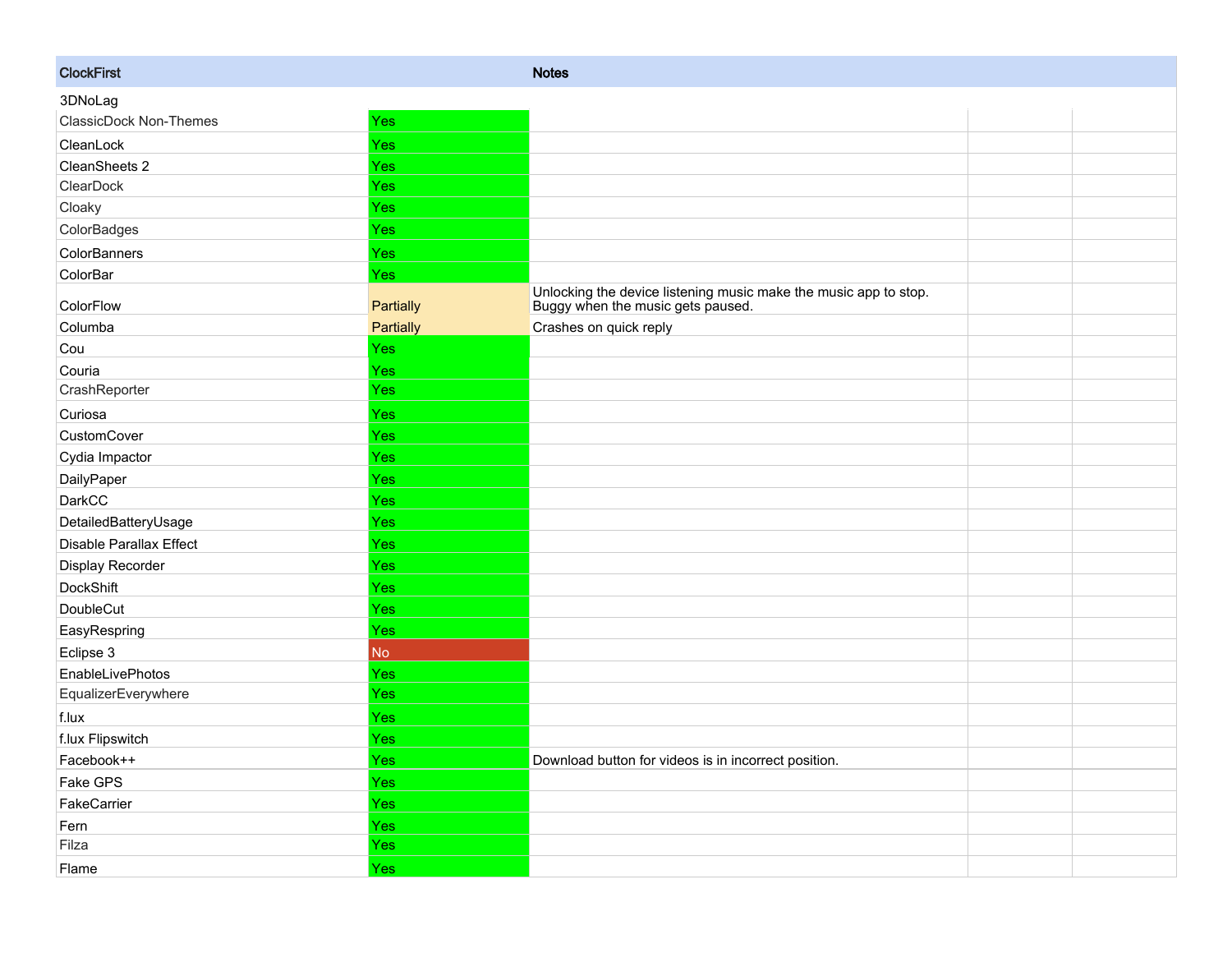| <b>ClockFirst</b>                                                                                                             |                | <b>Notes</b>                              |  |  |  |
|-------------------------------------------------------------------------------------------------------------------------------|----------------|-------------------------------------------|--|--|--|
| 3DNoLag                                                                                                                       |                |                                           |  |  |  |
| Flex 2                                                                                                                        | Yes            |                                           |  |  |  |
| FlipControlCenter                                                                                                             | Yes            |                                           |  |  |  |
| FolderCloser                                                                                                                  | Yes            |                                           |  |  |  |
| FolderEnhancer                                                                                                                | Yes            |                                           |  |  |  |
| Forcy                                                                                                                         | <b>Yes</b>     |                                           |  |  |  |
| Forecast                                                                                                                      | N <sub>o</sub> |                                           |  |  |  |
| Ghosty                                                                                                                        | Yes            |                                           |  |  |  |
| GirdSwitcher                                                                                                                  | N <sub>o</sub> |                                           |  |  |  |
| Goodges                                                                                                                       | Yes            |                                           |  |  |  |
| GroovyLock                                                                                                                    | No             |                                           |  |  |  |
| GroupMe                                                                                                                       | Yes            |                                           |  |  |  |
| HideAppMenu                                                                                                                   | <b>Yes</b>     |                                           |  |  |  |
| HideMeX                                                                                                                       | Yes            |                                           |  |  |  |
| HotDog                                                                                                                        | <b>Yes</b>     |                                           |  |  |  |
| <b>HUDDismiss</b>                                                                                                             | <b>Yes</b>     |                                           |  |  |  |
| Hudslider                                                                                                                     | No             |                                           |  |  |  |
| HUDTransparent8                                                                                                               | <b>Yes</b>     |                                           |  |  |  |
| iBlank for iOS 7 and iOS8                                                                                                     | <b>Yes</b>     |                                           |  |  |  |
| iCaughtU / iCaughtU Pro                                                                                                       | <b>Yes</b>     |                                           |  |  |  |
| iCleaner/iCleaner Pro                                                                                                         | <b>Yes</b>     |                                           |  |  |  |
| IconArt                                                                                                                       | Yes            |                                           |  |  |  |
| If you wish to update this list, please be sure to sort the name column from A-Z. If you want to edit, please request access. |                |                                           |  |  |  |
| iFile                                                                                                                         | Yes            |                                           |  |  |  |
| InstaBetter                                                                                                                   | Partially      | Images are not being saved for some users |  |  |  |
| InstaLauncher                                                                                                                 | Yes            |                                           |  |  |  |
| <b>InstaVolue</b>                                                                                                             | <b>Yes</b>     |                                           |  |  |  |
| iProtect                                                                                                                      | <b>Yes</b>     |                                           |  |  |  |
| iTouchSecure for iOS 9                                                                                                        | Yes            |                                           |  |  |  |
| KeyboardPlus8                                                                                                                 | Yes            |                                           |  |  |  |
| KeyShortcutPro                                                                                                                | <b>Yes</b>     |                                           |  |  |  |
| KeyVibe                                                                                                                       | Yes            |                                           |  |  |  |
| LastApp                                                                                                                       | Yes            |                                           |  |  |  |
| LegacySwitcher                                                                                                                | Yes            |                                           |  |  |  |
| LittleBrother                                                                                                                 | Yes            |                                           |  |  |  |
| LocalIAPStore                                                                                                                 | Partially      |                                           |  |  |  |
| LocationFaker (iOS 8 & 9)                                                                                                     | Yes            |                                           |  |  |  |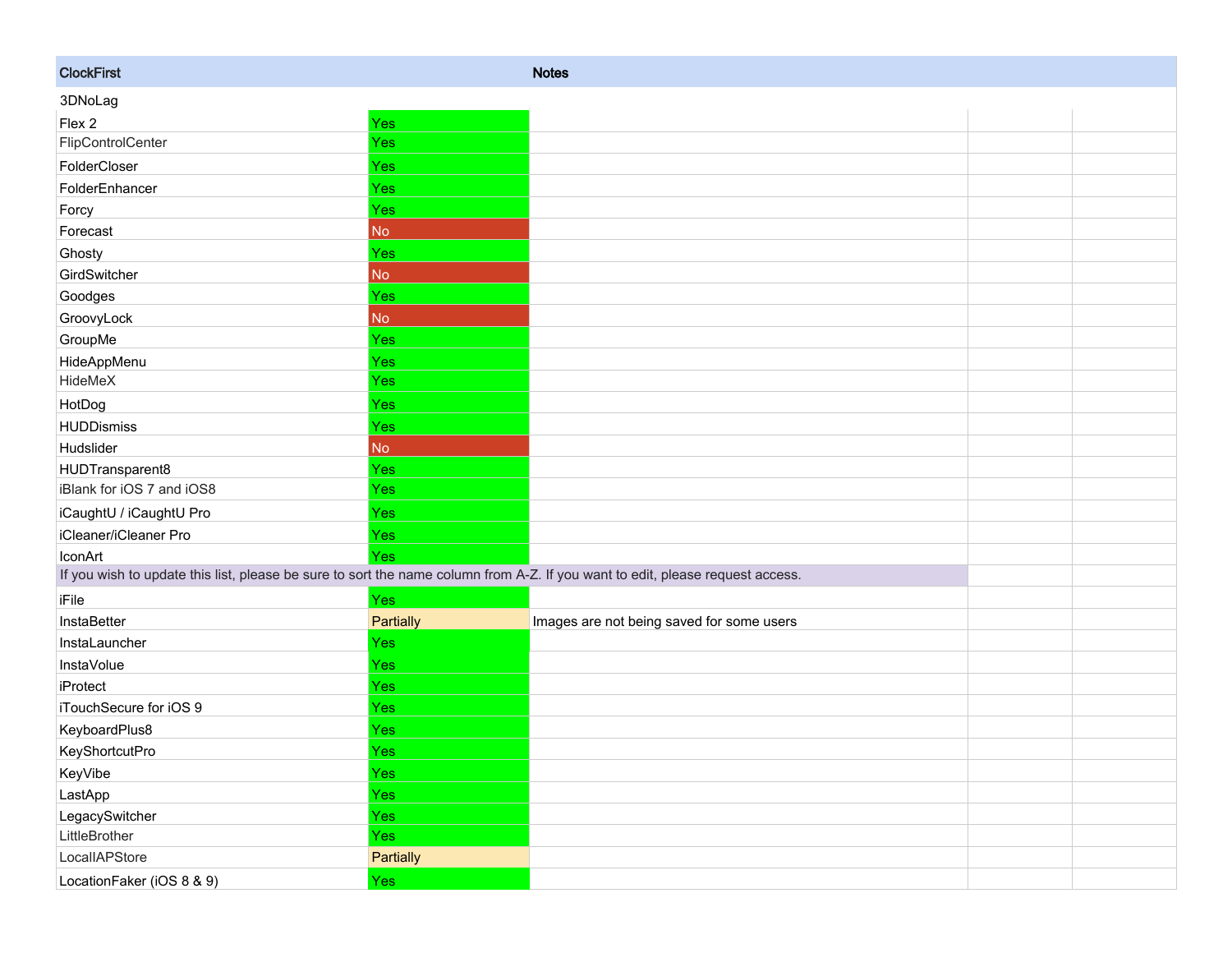| <b>ClockFirst</b>      |            | <b>Notes</b>                                             |  |
|------------------------|------------|----------------------------------------------------------|--|
| 3DNoLag                |            |                                                          |  |
| LockGlyph              | Yes        |                                                          |  |
| LockHTML4              | Partially  | Device goes into safe mode for some users. Fine for most |  |
| Medusa                 | Yes        |                                                          |  |
| Messages Customizer    | Yes        |                                                          |  |
| mikoto beta            | Yes        |                                                          |  |
| Minimal Hosts Blocker  | <b>Yes</b> |                                                          |  |
| MobileTerminal         | Yes        |                                                          |  |
| Möbius                 | Yes        | Works if spotlight is disabled                           |  |
| Moveable9              | Yes        |                                                          |  |
| MultilconMover+        | Yes        |                                                          |  |
| MusicMod               | Yes        |                                                          |  |
| MyWi 9                 | <b>Yes</b> |                                                          |  |
| <b>NCObey</b>          | No         |                                                          |  |
| NetworkList            | Yes        |                                                          |  |
| Nitrous                | <b>Yes</b> |                                                          |  |
| NoBlur                 | Yes        |                                                          |  |
| NoGrabber              | Yes        |                                                          |  |
| NoLiveClock            | Yes        |                                                          |  |
| NoSlowAnimations       | <b>Yes</b> |                                                          |  |
| NotificiationCards     | <b>Yes</b> |                                                          |  |
| NoTracking+            | <b>Yes</b> |                                                          |  |
| NoUninstall            | Yes        |                                                          |  |
| OneHandWizard          | Yes        |                                                          |  |
| OpenSSH                | Yes        |                                                          |  |
| Pegasus                | <b>Yes</b> |                                                          |  |
| PerfectFit             | Yes        |                                                          |  |
| Phantom for Snapchat   | <b>Yes</b> |                                                          |  |
| Pheromone              | Yes        |                                                          |  |
| PhotoAlbums+ for iOS 9 | Yes        |                                                          |  |
| Polus                  | <b>Yes</b> |                                                          |  |
| Portrait Lock          | Yes        |                                                          |  |
| PowerColor             | Partially  | Not working for some                                     |  |
| PreferenceOrganizer 2  | Yes        |                                                          |  |
| Priority Hub           | Yes        |                                                          |  |
| PriorityHub            | Yes        |                                                          |  |
| ProTube                | Yes        |                                                          |  |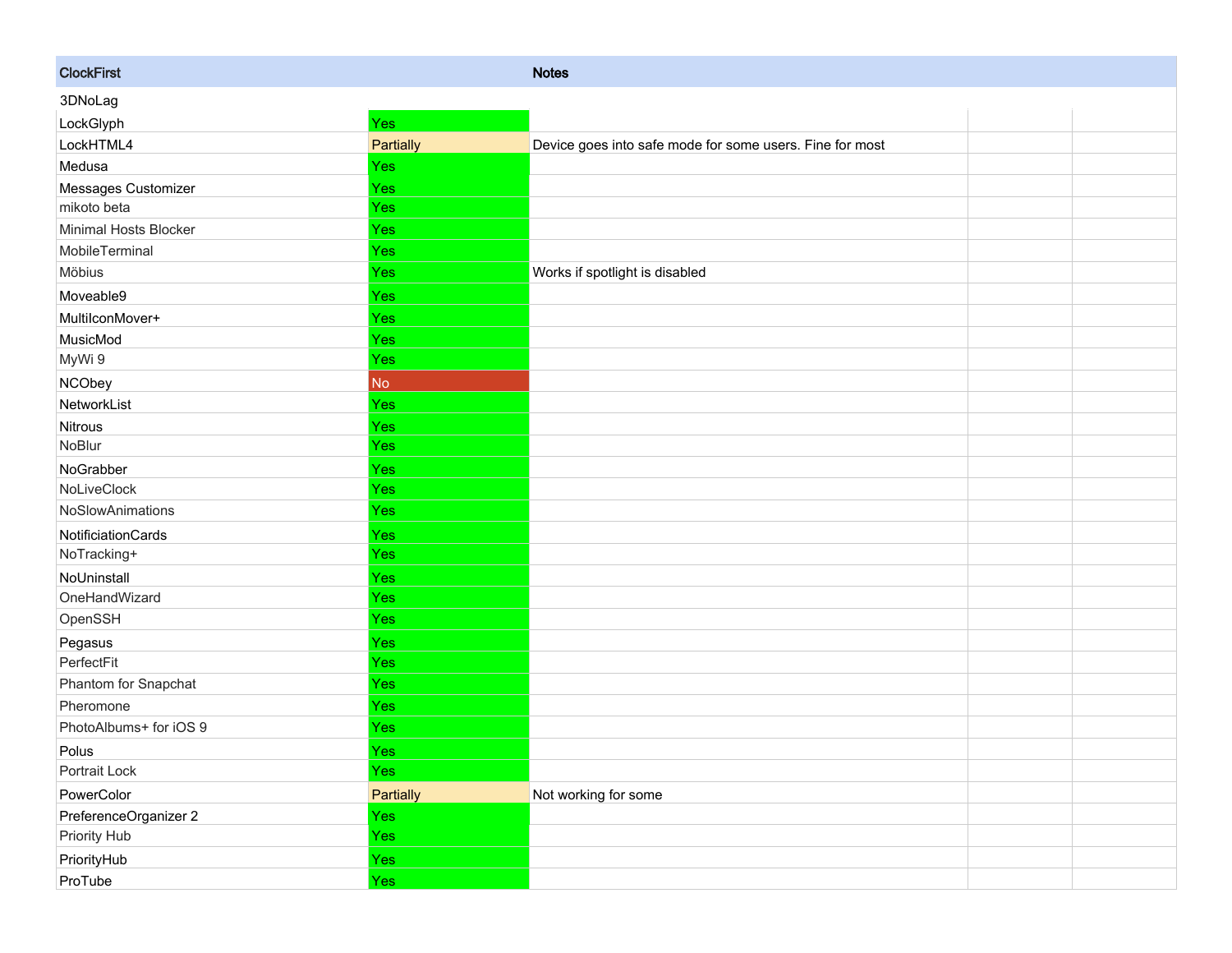| <b>ClockFirst</b>                     |            | <b>Notes</b>                                                                                              |  |
|---------------------------------------|------------|-----------------------------------------------------------------------------------------------------------|--|
| 3DNoLag                               |            |                                                                                                           |  |
| PwnTunes for iOS 9                    | <b>Yes</b> |                                                                                                           |  |
| QuickActivator                        | <b>Yes</b> |                                                                                                           |  |
| Remote Messages 9                     | Yes        |                                                                                                           |  |
| <b>RespringProgress</b>               | Yes        |                                                                                                           |  |
| RevealMenu                            | <b>Yes</b> |                                                                                                           |  |
| RoundedDock                           | <b>No</b>  |                                                                                                           |  |
| SafariTabCount                        | <b>Yes</b> |                                                                                                           |  |
| SameStatus                            | <b>Yes</b> |                                                                                                           |  |
| Shou                                  | Partially  | Springboard crashes when you try to record                                                                |  |
| ShowAllChanges                        | Yes        |                                                                                                           |  |
| Shy Page Dots                         | <b>Yes</b> |                                                                                                           |  |
| SimpleCenters                         | Yes        |                                                                                                           |  |
| SleekCode                             | Yes        |                                                                                                           |  |
| SleepFX                               | Yes        | Sometimes, may not work if settings are changed a lot, Respring to fix                                    |  |
| Slices                                | <b>Yes</b> |                                                                                                           |  |
| Slide2Kill 9                          | Yes        |                                                                                                           |  |
| Smart Tap                             | Partially  | Some gestures do not work correctly for some users                                                        |  |
| Snap+ For Snapchat                    | <b>Yes</b> |                                                                                                           |  |
| Spectral                              | <b>Yes</b> |                                                                                                           |  |
| Speed Intensifier                     | <b>Yes</b> |                                                                                                           |  |
| Spin                                  | <b>Yes</b> |                                                                                                           |  |
| Splitify                              | Yes        |                                                                                                           |  |
| Spotit / Spotit+                      | <b>Yes</b> |                                                                                                           |  |
| Springtomize 3                        | No.        | Can view settings panel, but does nothing. Gives Error "Springtomize 3 does not support this IOS Version" |  |
| Stalky                                | <b>Yes</b> |                                                                                                           |  |
| StatusModifier                        | Yes        |                                                                                                           |  |
| StatusVol2                            | Partially  | May crash springboard when statusbar is hidden (Video, Spotify now<br>playing page)                       |  |
| StatusVolX                            | Yes        |                                                                                                           |  |
| StopAlarmlos8+                        | Yes        |                                                                                                           |  |
| SubtleLock                            | Partially  | Some users complain it doesn't work                                                                       |  |
| SwipeExpander                         | Yes        |                                                                                                           |  |
| SwipeForMore                          | Yes        |                                                                                                           |  |
| SwipeSelection and SwipeSelection Pro | Yes        |                                                                                                           |  |
| Tage                                  | <b>Yes</b> |                                                                                                           |  |
| TetherMe                              | Yes        |                                                                                                           |  |